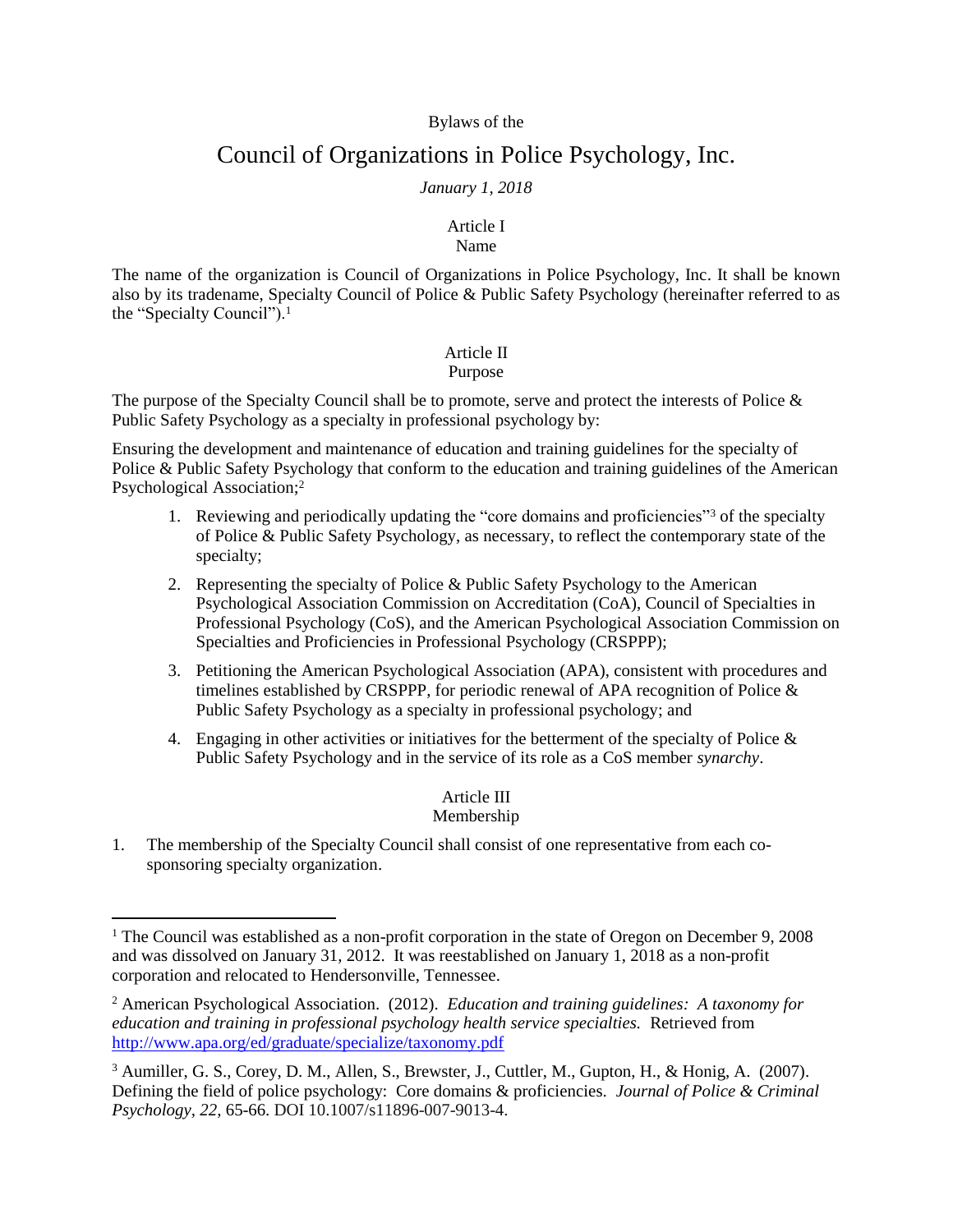- 2. The initial co-sponsoring specialty organizations eligible for representation on the Specialty Council are the:
	- a. Society for Police & Criminal Psychology;
	- b. International Association of Chiefs of Police, Police Psychological Services Section;
	- c. American Psychological Association, Division 18, Police & Public Safety Section;
	- d. American Board of Police & Public Safety Psychology; and
	- e. Academy of Police & Public Safety Psychology.
- 3. Organizations seeking membership and representation on the Specialty Council must be approved by unanimous vote of existing members. Initially eligible organizations listed in Paragraph 2 above are exempted from this requirement except as stipulated by Article X.
- 4. Members-at-large may be elected as non-voting representatives to the Specialty Council, as necessary, by unanimous vote of existing members.
- 5. Each representative shall be appointed for a term of four years and may serve consecutive terms.
- 6. Terms of representatives to the Specialty Council and officers thereof shall begin on January 1.
- 7. Representatives to the Specialty Council commit themselves to active participation and regular attendance at meetings. Appointment of a new representative may be required by the Specialty Council in the case of insufficient participation by a representative. Such requirement shall be acted upon by the member organization within 30 days of written notice being given (by email or postal service) to the executive officer of the member organization.
- 8. The officers of the Specialty Council shall consist of a Chair and Secretary/Treasurer, each serving contiguous two-year terms. Officers may be reelected for consecutive terms. The Secretary/Treasurer shall serve as Chair in his/her absence and shall perform tasks requested by the Chair. The Secretary/Treasurer shall take and distribute minutes of meetings within eight weeks of adjournment and shall assist with furthering communications. One person may not simultaneously hold the offices of both the Chair and the Secretary/Treasurer.
- 9. The Specialty Council may invite non-voting liaisons from non-member organizations and/or subject matter experts to attend meetings or to participate in its various activities and initiatives in order to optimally promote, serve and protect the interests of the specialty.

### Article IV

#### **Dues**

- 1. Member organizations agree to pay annual membership dues to the Specialty Council to cover its expenses, including but not limited to the costs associated with representation on the CoS.
- 2. Initial membership dues shall be set at \$400.00 annually and may be modified by majority vote of the Specialty Council.
- 3. Dues are due and payable on January 15 of each year and within 30 days of notice of any supplemental dues approved by majority vote of the Specialty Council.

## Article V

### Meetings

- 1. Meetings shall be held at least once annually and may be held telephonically or online.
- 2. Meetings may be attended by liaisons and observers by invitation or with approval of the majority of the Specialty Council.
- 3. The Specialty Council may conduct business outside of the regularly scheduled meetings. Votes may be conducted by telephone, mail, e-mail or fax.